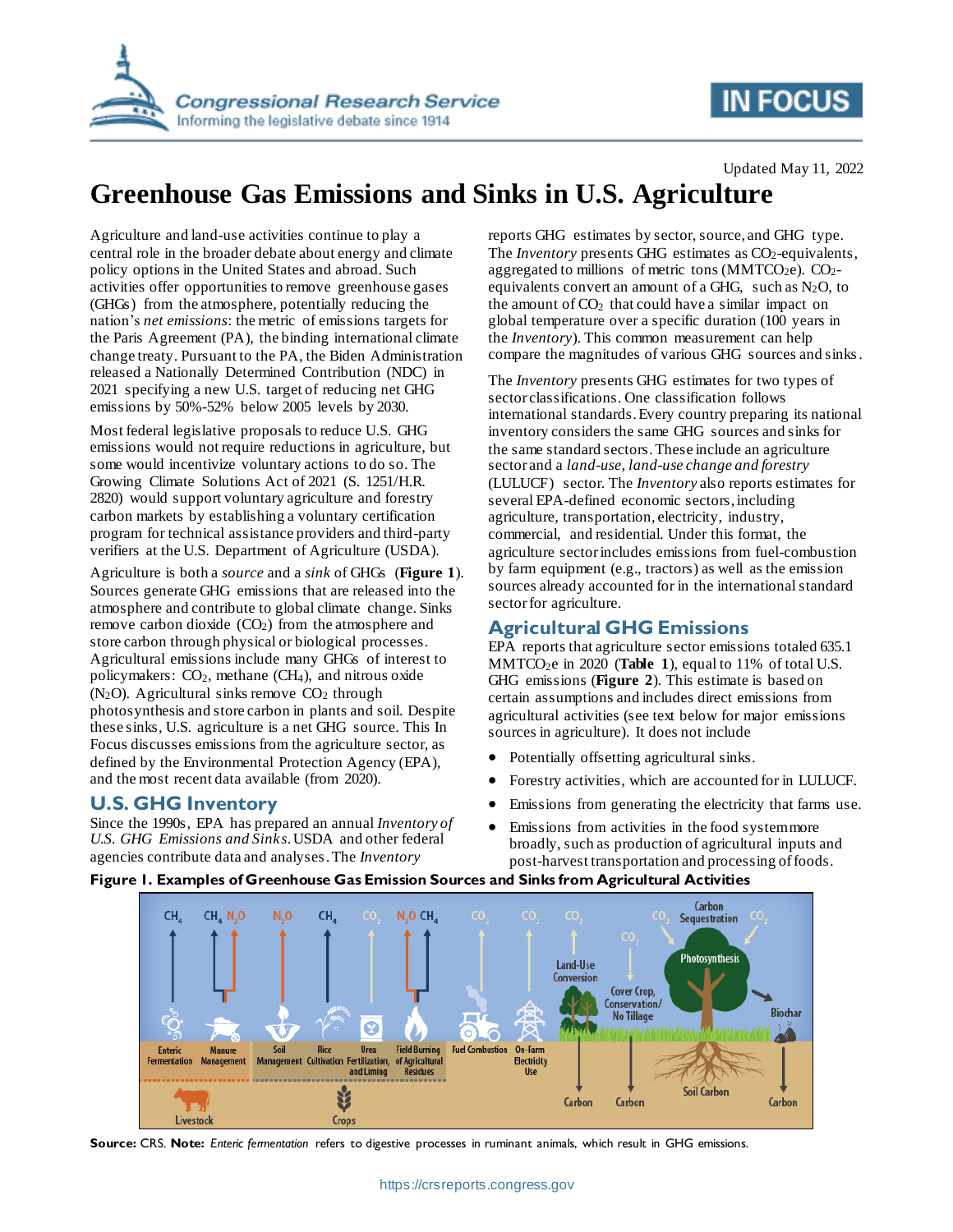

<span id="page-1-1"></span>**Figure 2. U.S. GHG Emissions, by Economic Sector**

**Source:** CRS from *EPA Inventory*, 2020 data.

**Notes:** Emissions are presented in parentheses in MMTCO<sub>2</sub>e.

In 2020, three activity types accounted for 90% of U.S. agriculture sector emissions:

- 1. **Soil management (50% , 316.2 MMTCO2e)**. N2O emissions from soils, associated with agricultural practices that increase nitrogen availability, disturb soils, and increase oxidation (e.g., fertilization, irrigation, drainage, cultivation, tillage, shifts in land use, and deposition of livestock manure on soils).
- 2. **Enteric fermentation (28%, 175.2 MMTCO2e)**. CH<sup>4</sup> emissions from livestock occurring as part of normal digestive process in ruminant animals during metabolism and digestion. Associated with feed nutrient content and efficiency of feed use by the animal.
- 3. **Manure management (13% , 79.2 MMTCO2e)**. CH<sup>4</sup> and N2O emissions associated with livestock and poultry manure occurring from manure/waste that is stored and treated in systems that promote anaerobic decomposition (e.g., lagoons, ponds, tanks, pits).

U.S. agriculture sector emissions were higher in 2020 despite a reduction in total U.S. emissions largely attributed to impacts of the Coronavirus-19 (COVID-19) pandemic on travel and economic activity (**[Table 1](#page-1-0)**).

| . www.charge.com/content-content-com/com/communication                                                                |                |                         |                |
|-----------------------------------------------------------------------------------------------------------------------|----------------|-------------------------|----------------|
| <b>Emissions by Gas (Activity)</b>                                                                                    | 1990           | 2005                    | 2020           |
| Total, Agriculture Economic Sector                                                                                    | 596.8          | 626.3                   | 635.1          |
| $N_2O$ (soil and manure management)<br>CH <sub>4</sub> (enteric fermentation, manure<br>management, rice cultivation) | 330.I<br>214.7 | 330.3<br>235.5          | 336.1<br>250.9 |
| $CO2$ (urea fertilization, liming)                                                                                    | 7.1            | 7.9                     | 7.7            |
| $CO2$ , CH <sub>4</sub> , and N <sub>2</sub> O (fuel use)                                                             | 44.9           | 44.6                    | 40.4           |
| <b>Total Agriculture w/Electricity</b>                                                                                | 631.9          | 664.6                   | 669.5          |
| CO <sub>2</sub> , N <sub>2</sub> O, SF <sub>6</sub> (electricity-related)                                             | 35.2           | 38.3                    | 34.4           |
| <b>Total Emissions, All Sectors</b>                                                                                   |                | 6,453.5 7,434.8 5,981.4 |                |

<span id="page-1-0"></span>**Table 1. U.S. Agriculture, Related Source Emissions**

### **Agricultural GHG Sinks**

On agricultural lands, carbon can enter the soil through plant roots, litter, cover crops, harvest residues, and animal manure. This carbon can be stored, primarily as soil organic matter (**[Figure 1](#page-0-0)**). Other carbon sinks derive from a range of land-use and land-management activities, such as maintaining forested land, which primarily stores carbon in above-ground biomass (e.g., trees). LULUCF is the only *Inventory* sector to include GHG sinks. *Net sinks*in the LULUCF sector account for both emissions and sinks from land use and land-use change. Federal agencies—including USDA and the Departments of Energy, Transportation, and Defense—contribute LULUCF data to the *Inventory*.

EPA reports a LULUCF net sink of  $758.9$  MMTCO<sub>2</sub>e for 2020. This amount is equivalent to about 13% of all U.S. GHG emissions. Most LULUCF sinks are associated with maintaining existing forested land and converting land from other land uses to forested land. Agricultural lands account for a limited share of U.S. carbon sequestration. In 2020, "cropland remaining cropland"  $(23.3 \text{ MMTCO}_2)$ accounted for about 3% of LULUCF net sinks.

## **Practices That Reduce GHG Emissions**

Farming practices that sequester carbon or reduce GHG emissions could play a role in legislative proposals seeking to reduce U.S. GHG emissions. One approach could involve establishing a *carbon offset* or *carbon banking* program. For more information, see CRS Report R46956, *Agriculture and Forestry Offsets in Carbon Markets: Background and Selected Issues*. Other options include regulations or tax incentives. In general, converting industrial land to agricultural use or keeping land in agriculture would sequester more carbon than would other land-use types. For existing agricultural land, practices to increase carbon sequestration may include retiring or restoring land, converting it to forested land, and using conservation tillage and other practices that increase biomass in soils or reduce soil. Maintaining these actions indefinitely is a challenge; stored carbon may be released if practices change.

Practices in animal agriculture to reduce GHG emissions include improved feed efficiency and manure management. Some livestock feed can reduce CH<sup>4</sup> emissions from enteric fermentation and increase productivity. Manure management systems can reduce the CH<sup>4</sup> that is released into the atmosphere when manure is collected in uncovered lagoons and can use the captured CH<sub>4</sub> as an energy source. Anaerobic digesters installed to manage manure and capture and use CH<sup>4</sup> are often part of nonfederal voluntary and compliance carbon offset programs.

Scientific research continues to investigate agricultural practices that may increase sinks and reduce emissions. Voluntary and state programs have applied and illustrated potential GHG emission reductions. Current research topics related to sinks include improving estimates of (1) carbon storage in soils and (2) the effects of different management practices on carbon sequestration. Topics related to reducing sources include improving manure management technology and livestock genetics and feed efficiency.

**Genevieve K. Croft**, Specialist in Agricultural Policy

**Source:** CRS from *EPA Inventory* (emissions in MMTCO<sub>2</sub>e.).